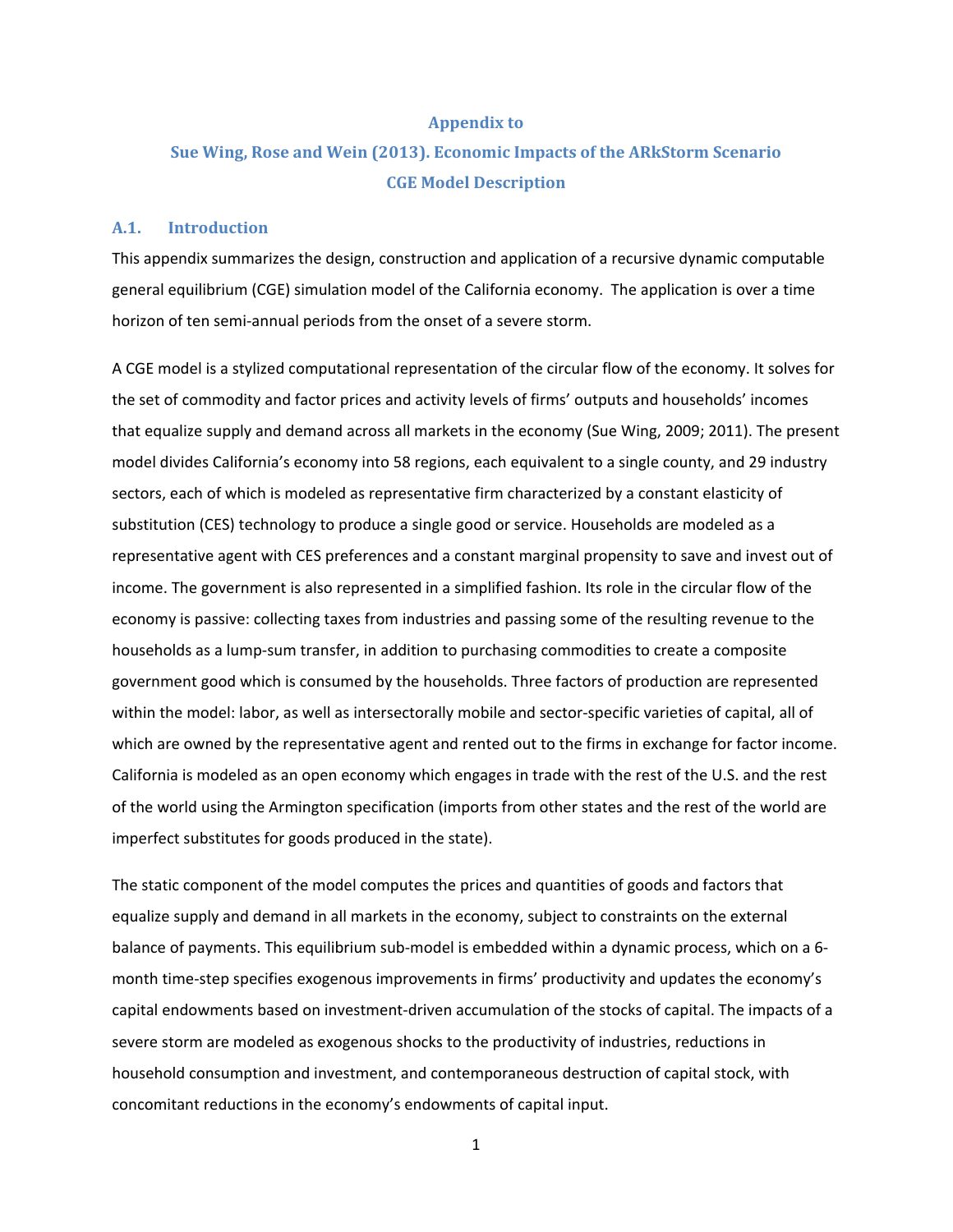#### **A.2. Production**

The supply side of the model employs a simple hierarchical nested CES production structure. In each region r and sector j, the price and quantity of output are given by  $PY_{i,r}$  and  $QY_{i,r}$ . Output is produced by combining a composite of capital and labor ( $QKL_{j,r}$ , with price  $PKL_{j,r}$ ) with a composite of intermediate inputs ( $QZ_{j,r}$ , with price  $PZ_{j,r}$ ). This production relationship is represented in dual form by the unit cost function:

$$
PY_{j,r} \leq \left(1 - \Phi_{Y,j,r}\right)^{-1} \cdot Y_{j,r}^{-1} \cdot \left[\alpha_{KL,j,r}^{\sigma_Y} P KL_{j,r}^{1 - \sigma_Y} + \alpha_{Z,j,r}^{\sigma_Y} P Z_{j,r}^{1 - \sigma_Y}\right]^{1/(1 - \sigma_Y)}.
$$
\n(1a)

Here,  $Y_{i,r}$  and  $\Phi_{Y,i,r}$  are productivity parameters that represent, respectively, technological progress and the impact of output losses associated with the storm. In turn, the capital-labor composite is produced from sector-specific capital  $(QK_{i,r}, \text{with price } PK_{i,r})$  and labor  $(QL_{i,r}, \text{with average } PL)$ according to the unit cost function:

$$
PKL_{j,r} \le \left[ \alpha_{K,j,r}^{\sigma_{KL}} PK_{j,r}^{1-\sigma_{KL}} + \alpha_{L,j,r}^{\sigma_{KL}} PL^{1-\sigma_{KL}} \right]^{1/(1-\sigma_{KL})}.
$$
\n(1b)

Finally, the intermediate input composite is modeled as a CES aggregation of intermediate inputs of the *i* commodities ( $q_{i,j,r}$ , with "Armington" user prices  $PA_{i,r}$ ) according to the unit cost function:

$$
PZ_{j,r} \leq \left[\sum_{i} \alpha_{i,j,r}^{\sigma_Z} P A_{i,r}^{1-\sigma_Z}\right]^{1/(1-\sigma_Z)}.\tag{1c}
$$

### **A.3. Trade and Commodity Supply**

Trade is modeled according to a simplified Armington formulation, in which each sector's output feeds into a state-wide aggregate pool that supplies domestic and export markets. Symmetrically, on the demand side, each consumed commodity is a composite of domestic and imported varieties.

Looking first at the supply side, the pooled California-wide supply of the  $i^{\text{th}}$  commodity is a CES composite of the r county varieties of this good. Following Armington (1969), the imperfect substitutability of varieties implied by CES aggregation reflects transport costs, and from a modeling perspective has the practical benefit of preventing changes in relative prices from inducing wild swings in county market shares (so-called "bang-bang" behavior). The resulting aggregate supply satisfies both in-state uses (at the California-wide average consumer price,  $PCA_i$ ) and rest-of-the-world uses (at the generalized price of foreign exchange,  $PFX$ ). We model this two-step supply allocation through the device of the constant elasticity of substitution-transformation (CES-CET) function. Using  $PYT_{i,r}$  =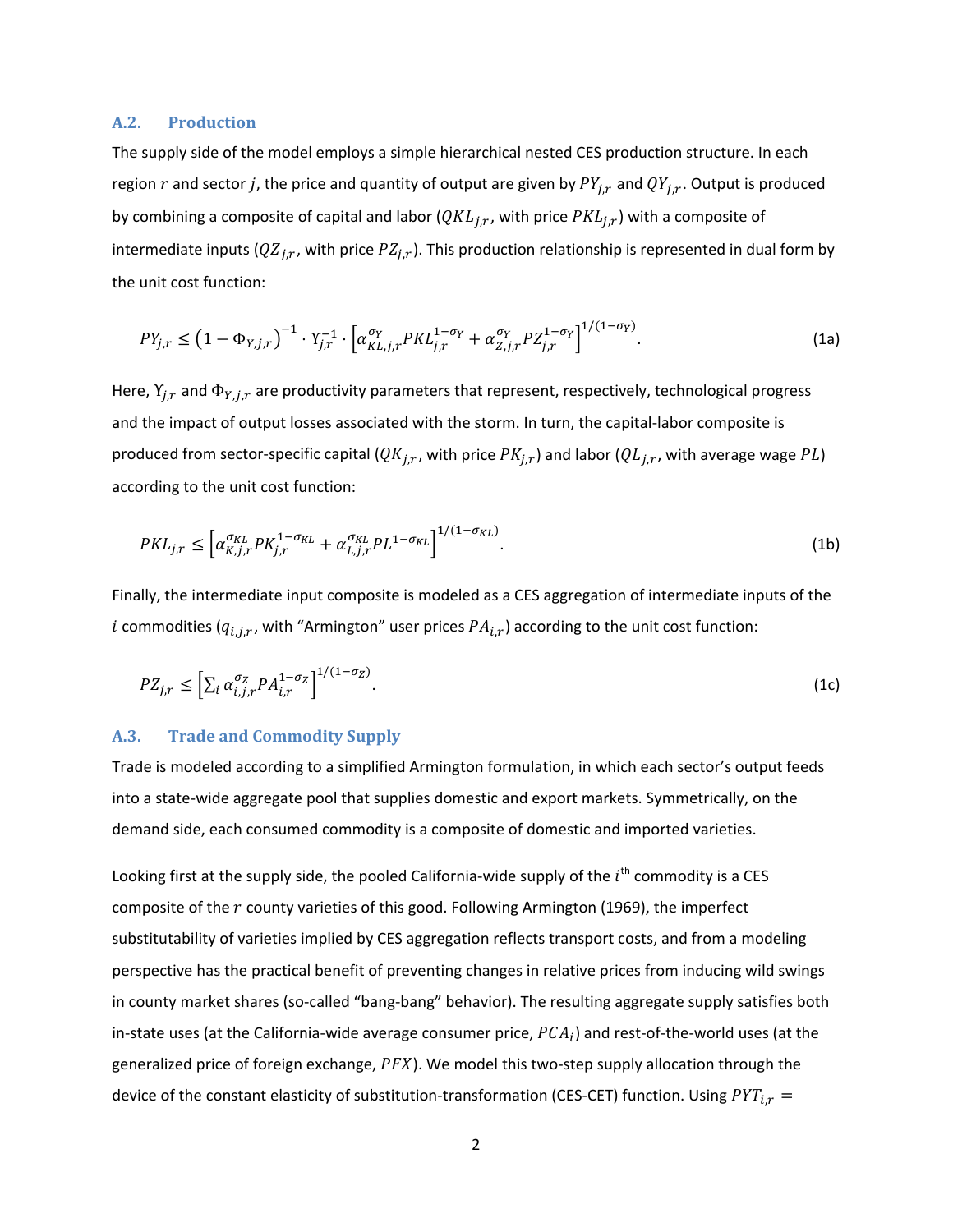$(1+\tau_{i,r}^Y)PY_{i,r}$  to represent the gross-of-tax price of i (where  $\tau_{i,r}^Y$  denotes the production tax rate) and  $PN_i$  to denote the California-wide average producer price, the transformation of county-level output is specified in terms of the dual by:

$$
PN_i \leq \left[\sum_{r} \beta_{Y,i,r}^{\sigma_{YY,i}} PY T_{i,r}^{1-\sigma_{YY,i}}\right]^{1/(1-\sigma_{YY,i})}.
$$
\n(2a)

$$
PN_i \ge \left[ \beta_{XCA,i}^{\eta_{X,i}} PCA_i^{1-\eta_{X,i}} + \beta_{XF,i}^{\eta_{X,i}} PFX^{1-\eta_{X,i}} \right]^{1/(1-\eta_{X,i})}.
$$
 (2b)

Turning to the demand side, county  $r'$ s use of the  $i^{\text{th}}$  commodity ( $QA_{i,r}$ , with price  $PA_{i,r}$ ) is modeled as a CES composite of quantities of that good emanating from California and rest-of-world sources ( $QMCA_{i,r}$ and  $QMO_{i,r}$ , with prices  $PCA_i$  and  $PFX$ , respectively). This is captured by the unit cost function

$$
PA_{i,r} \leq \left(1 - \Phi_{A,i,r}\right)^{-1} \cdot \left[\beta_{MCA,i,r}^{\sigma_{DM,i}} PCA_i^{1-\sigma_{DM,i}} + \beta_{MF,i,r}^{\sigma_{DM,i}} PFX^{1-\sigma_{DM,i}}\right]^{1/(1-\sigma_{DM,i})},\tag{2c}
$$

which determines the supply price of the Armington domestic-import composite good that fulfills each county's intermediate and final demands for good  $i$ . We introduce the productivity parameter  $\Phi_{A,i,r} \in (0,1)$  as a proxy for the effect of storm-related disruptions in commodity supplies—particularly utility lifelines.

We adopt a simple trade closure for the model. Each county is treated as a small open economy which cannot affect the price of foreign exchange. Following open-economy modeling convention, we designate the variable  $PFX$  as the numeraire price by fixing its value at unity. Then, the state's net export position vis-a-vis the rest of the world is easily calculated by applying Shephard's lemma, yielding the supply-demand balance condition:

$$
\sum_{r} QXCA_{i,r} \ge \sum_{r} QMCA_{i,r} \Rightarrow \sum_{r} \frac{\partial PTY_{i,r}}{\partial PCA_{i}} QY_{i,r} \ge \sum_{r} \frac{\partial PA_{i,r}}{\partial PCA_{i}} QA_{i,r}.
$$
\n(2d)

### **A.4. Final Demands and Commodity Market Closures**

In each county there are  $h$  household archetypes, each of which is modeled as a representative agent who with CES preferences over consumption of commodities ( $q_{i,C,h,r}$ , at price  $PA_{i,r}$ ). The associated dual expenditure functions are given by:

$$
PU_{h,r} \leq \left[\sum_{i} \gamma_{i,C,h,r}^{\sigma_C} P A_{i,r}^{1-\sigma_C}\right]^{1/(1-\sigma_C)},\tag{3a}
$$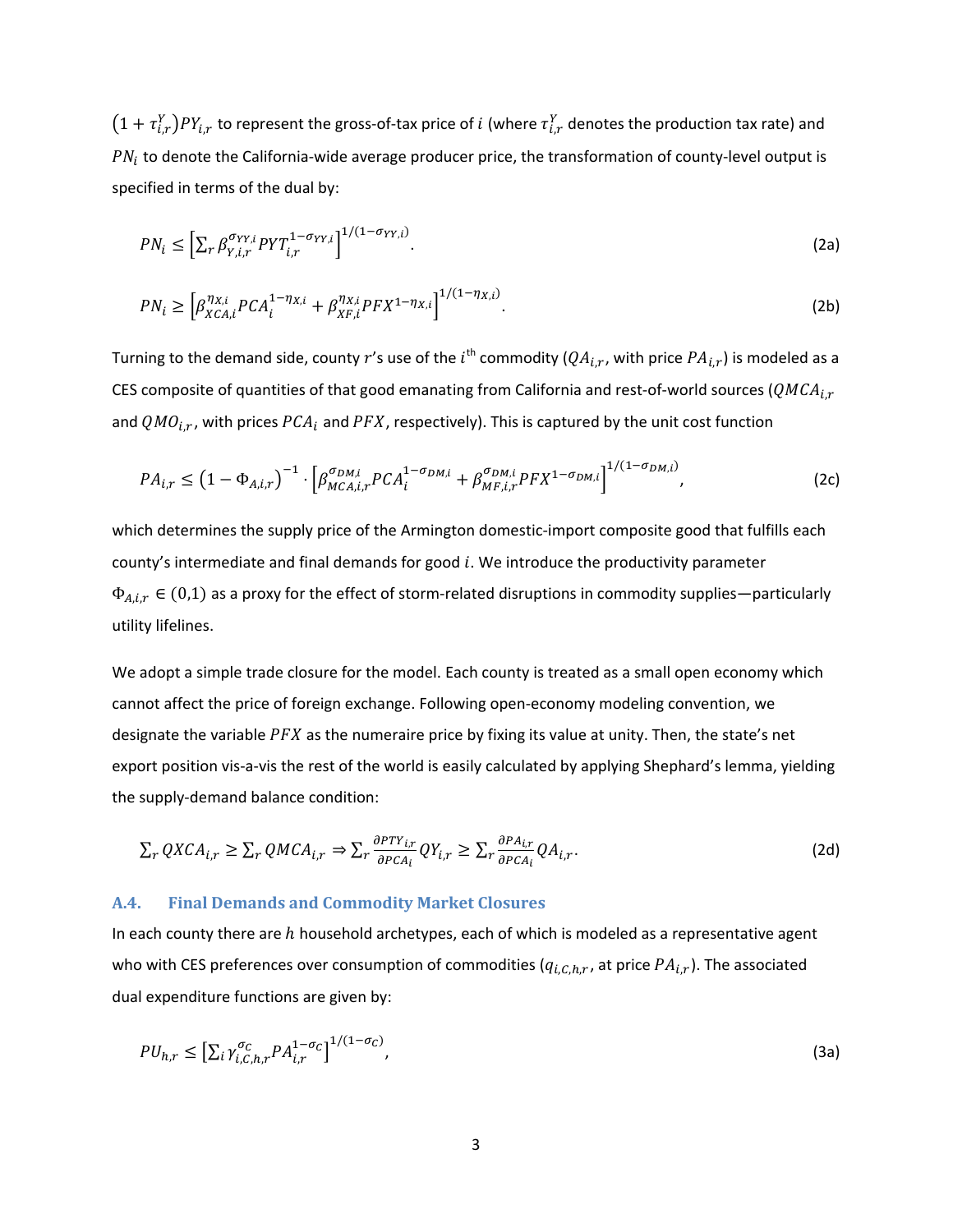where  $PU_{h,r}$  is the unit expenditure index. There are also g levels of government, each of which consumes commodity inputs ( $q_{i,G,g,r}$  at price  $PA_{i,r}$ ) for the purpose of producing a government good  $(QG_{g,r})$ , at price  $PG_{g,r}$ ) with CES technology. The associated cost functions are:

$$
PG_{g,r} \leq \left[\sum_{i} \gamma_{i,G,g,r}^{\sigma_G} P A_{i,r}^{1-\sigma_G}\right]^{1/(1-\sigma_G)}.
$$
\n(3b)

As well, each county produces an investment good  $(QI_r)$ , at price  $PI_r$ ) from a CES aggregation of commodities  $(q_{i,I,r}$  at price  $PA_{i,r}$ ):

$$
PI_r \leq \left[\sum_i \gamma_{i,I,r}^{\sigma_I} P A_{i,r}^{1-\sigma_I}\right]^{1/(1-\sigma_I)}.\tag{3c}
$$

We assume that each representative agent exhibits a fixed marginal propensity to save (MPS) and invest out of income. Supply-demand balance for households' savings  $(QS<sub>h,r</sub>)$  requires:

$$
QI_r \leq \sum_h QS_{h,r},\tag{3d}
$$

while a fixed MPS implies a constant of proportionality,  $\mu_{h,r}$ , which allows savings to scale with changes in activity (consumption) levels:

$$
QS_{h,r} = \mu_{h,r} U_{h,r}.\tag{3e}
$$

Government consumption is financed out of tax revenue and transfers. We model government  $g$  as claiming a fraction  $\xi_{q,r}$  of the total tax revenue raised within county r, as well as receiving a net transfer,  $GXFER_{q,r}$  (which for convenience we denominate in units of the numeraire). The activity level of public provision is then given by:

$$
QG_{g,r} \leq (\xi_{g,r} \sum_j \tau_{j,r}^Y PY_{j,r} QY_{j,r} + PFX \cdot GXFER_{g,r}) / PG_{g,r}.
$$
\n(3f)

Lastly, the supply-demand balance for commodities is closed via the condition

$$
QA_{i,r} \ge \sum_{j} q_{i,j,r} + \sum_{h} q_{i,C,h,r} + q_{i,I,r} + \sum_{g} q_{i,G,g,r}
$$
\n(3g)

in which the unconditional demands on the right-hand side are given by Shephard's Lemma:  $q_{i,j,r}$  =

$$
\frac{\partial P Y_{j,r}}{\partial P A_{i,r}} Q Y_{j,r}, q_{i,C,h,r} = \frac{\partial P U_{h,r}}{\partial P A_{i,r}} U_{h,r}, q_{i,I,r} = \frac{\partial P I_r}{\partial P A_{i,r}} Q I_r \text{ and } q_{i,G,g,r} = \frac{\partial P G_{g,r}}{\partial P A_{i,r}} Q G_{g,r}.
$$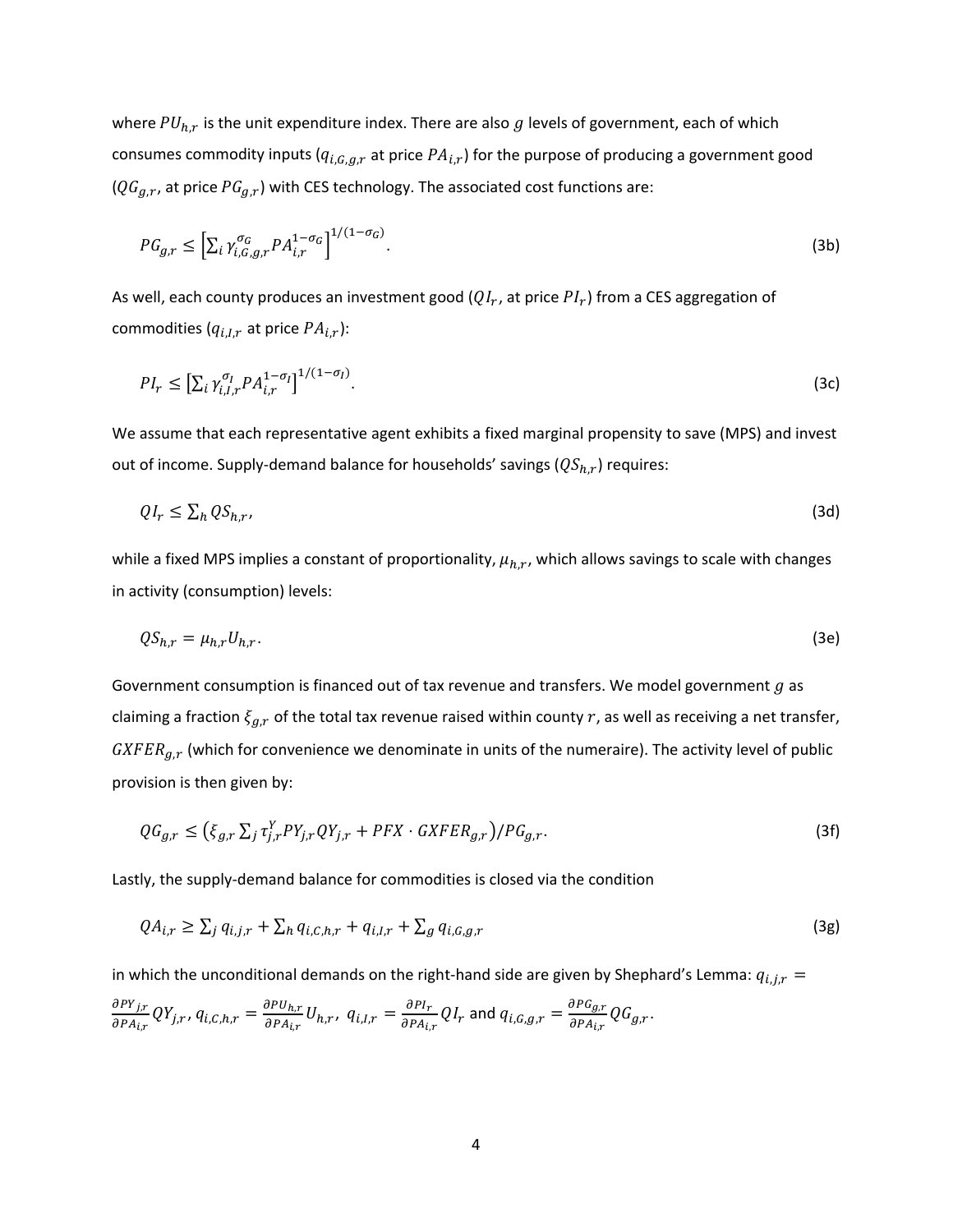#### **A.5. Inter-Sectoral Factor Mobility and Static Income Closures**

Given the short duration of each time step, the assumption of frictionless inter-sectoral reallocation of capital common in CGE models is unlikely to accurately capture the behavior of factor markets. While we continue to treat labor as mobile across industries and counties, we model capital as a sectorally geographically fixed factor at each time-step, with instantaneous supply-demand balance determined by the county-level aggregate supply of capital input  $(\mathcal{E}_{K,i,r})$ :

$$
\mathcal{E}_{K,j,r} \ge \frac{\partial PKL_{j,r}}{\partial PKL_{j,r}} QKL_{j,r}.\tag{4a}
$$

The effect of capital stock destruction on the left-hand side of this expression is the primary driver of the storm's economic impact. Traditional CGE models close the labor market either through the "neoclassical" assumption of full employment (perfectly inelastic supply) or "Keynesian" variable employment (perfectly elastic supply at a fixed wage). Neither of these extremes adequately captures the impact of a large transitory shock, which typically induces simultaneous adjustments in both employment and wages. Accordingly, we model labor as a variable factor whose endowment is price responsive. This is achieved by specifying a short-run labor supply curve with elasticity  $\eta_L$ , which scales each county's labor supply from its benchmark level  $(\mathcal{E}_{L,r})$ :

$$
\sum_{r} \mathcal{E}_{L,r} \cdot PL^{\eta_L} \ge \sum_{j} \sum_{r} \frac{\partial PKL_{j,r}}{\partial PL} QKL_{j,r}.\tag{4b}
$$

County-level household, investment and government activities are bound together by an incomeexpenditure balance condition that constrains the value of expenditure and saving to equal the value of factor returns plus net household transfers  $(HXFER_{h,r})$ , also denominated in units of the numeraire). Thus, using  $\zeta_{K,h,r}$  and  $\zeta_{L,h,r}$  to denote the fixed household proportions of labor and capital remuneration within each county, income balance is given by

$$
\zeta_{K,h,r} \cdot \sum_{j} PK_{j,r} \mathcal{E}_{K,j,r} + \zeta_{L,h,r} PL^{1-\eta_L} \mathcal{E}_{L,r} + PFX \cdot HXFER_{h,r}
$$
\n
$$
\geq PU_{h,r}U_{h,r} + Pl_r QS_{h,r} + \sum_{i} PCA_i SA_{i,h,r}.
$$
\n(4c)

Our final closure rule is the statewide balance of payments constraint, which balances the net supply of foreign exchange against the demands for transfer payments that make up the idiosyncratic components of household and government income:

$$
\sum_{i} QXO_{i} + \sum_{i} \sum_{r} QMO_{i,r} + \sum_{g} \sum_{r} GXFER_{g,r} + \sum_{h} \sum_{r} HXFER_{h,r} = 0.
$$
\n(4d)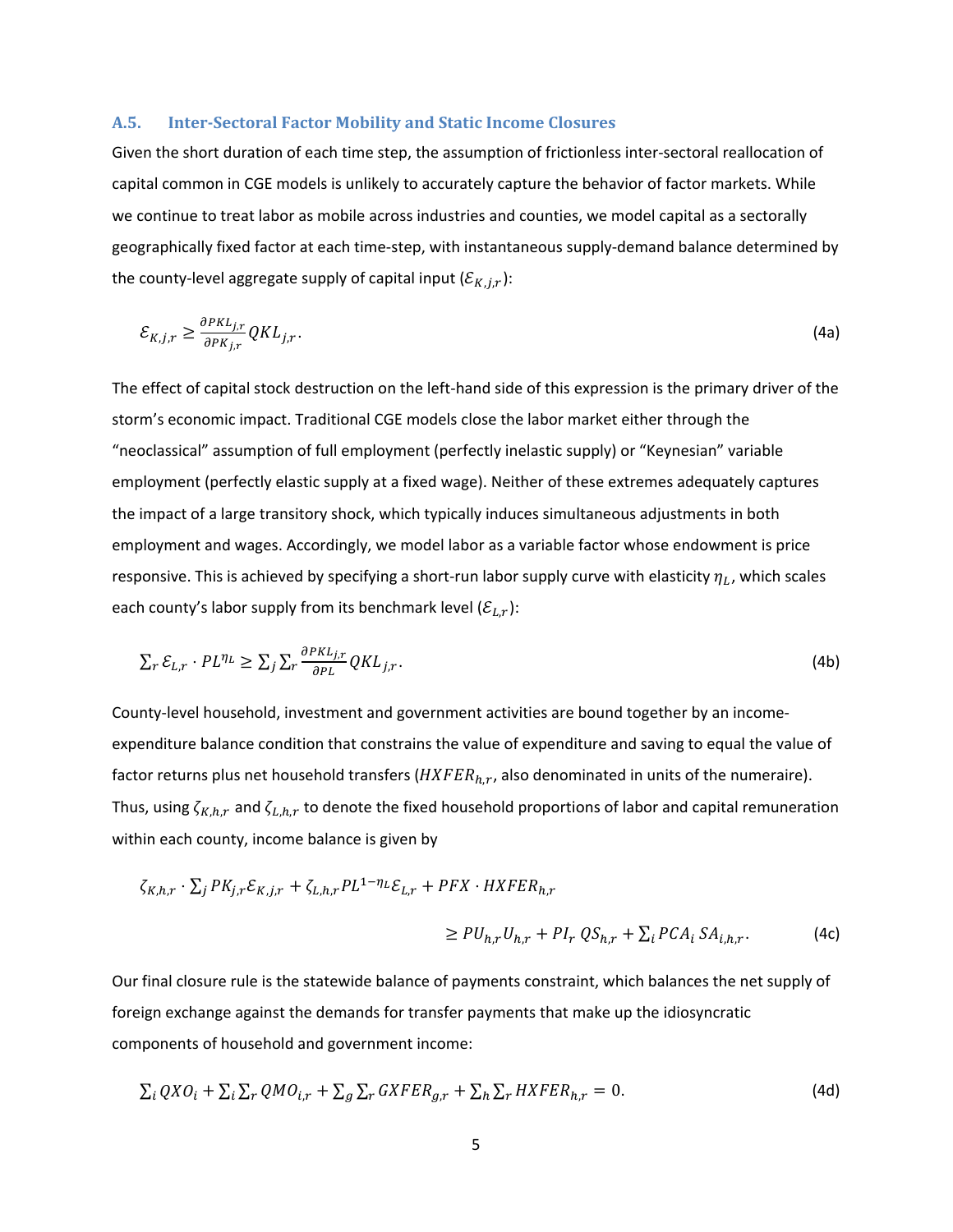California's exports and counties' imports are both valued at the numeraire foreign exchange price (PFX), with quantities given by Shepard's Lemma:  $QXO_i = \frac{\partial PN_i}{\partial PFX}$  and  $QMO_{i,r} = \frac{\partial PA_{i,r}}{\partial PFX}$ .

#### **A.6. The Dynamic Process of the Economy and the Impacts of a Severe Storm**

The static equilibrium sub-model made up of eqs. (1)-(4) is embedded within a dynamic process that exogenously updates the productivity parameters  $Y_{j,r}$  and the endowments of capital. Counties' labor endowments are left to adjust endogenously according to eq. (4b), and are not exogenously updated.

In the business as usual (BAU) scenario the shock parameters  $\Phi_{Y, i,r}$  and  $\Phi_{A, i,r}$  are zero. The neutral sectoral productivity shift parameter  $Y_{i,r}$  is set to one in the first period and grows at an annual average rate of 1% thereafter, capturing the effect of balanced technological progress. We model the accumulation of stocks of sector-specific capital  $(X_{i,r,t})$  using the standard perpetual inventory approach. The stocks are initialized by dividing the capital endowments recorded in the benchmark dataset by observed gross rates of return:  $X_{i,r,0} = \overline{\mathcal{E}}_{K,i,r} / (\rho + \delta)$ , where  $\rho$  and  $\delta$  denote the risk-free interest rate and average rate of depreciation. One-period-ahead capital stocks are then determined by the balance between geometric depreciation and the level of investment computed by the static equilibrium sub-model at each time step.

In the storm scenario generalized BI losses stem from both property damage and diminished productivity due to firms reorganizing production to cope with the exigencies of the post-disaster economic environment. HAZUS quantifies these impacts through two metrics, property losses as the replacement value of destroyed capital stock and output losses as the value of forgone production over a repair and reconstruction "downtime" period. But in a general equilibrium setting there is substantial overlap between the two components of economic loss. Destruction of capital stocks reduces sectors' productive capacity, which suggests that simply including production time lost as an additional shock in the CGE model would result in double-counting of impacts to a degree that is unknown but potentially large. To avoid double-counting we focus on destruction of capital stocks in the initial period as the principal driver of subsequent economic impacts. However, this procedure has the disadvantage of precluding the ability of production rescheduling to mitigate losses that might persist beyond the initial period. This "recapture" is a key factor within HAZUS that acts to partially offset the trajectory of simulated output declines, and reduce the present value of output losses. Our approach to reconciliation is to reinterpret recapture as induced innovation which enables industries to stretch their surviving productive capacity. Within the CGE model's dynamic process, recapture is treated as a wedge

6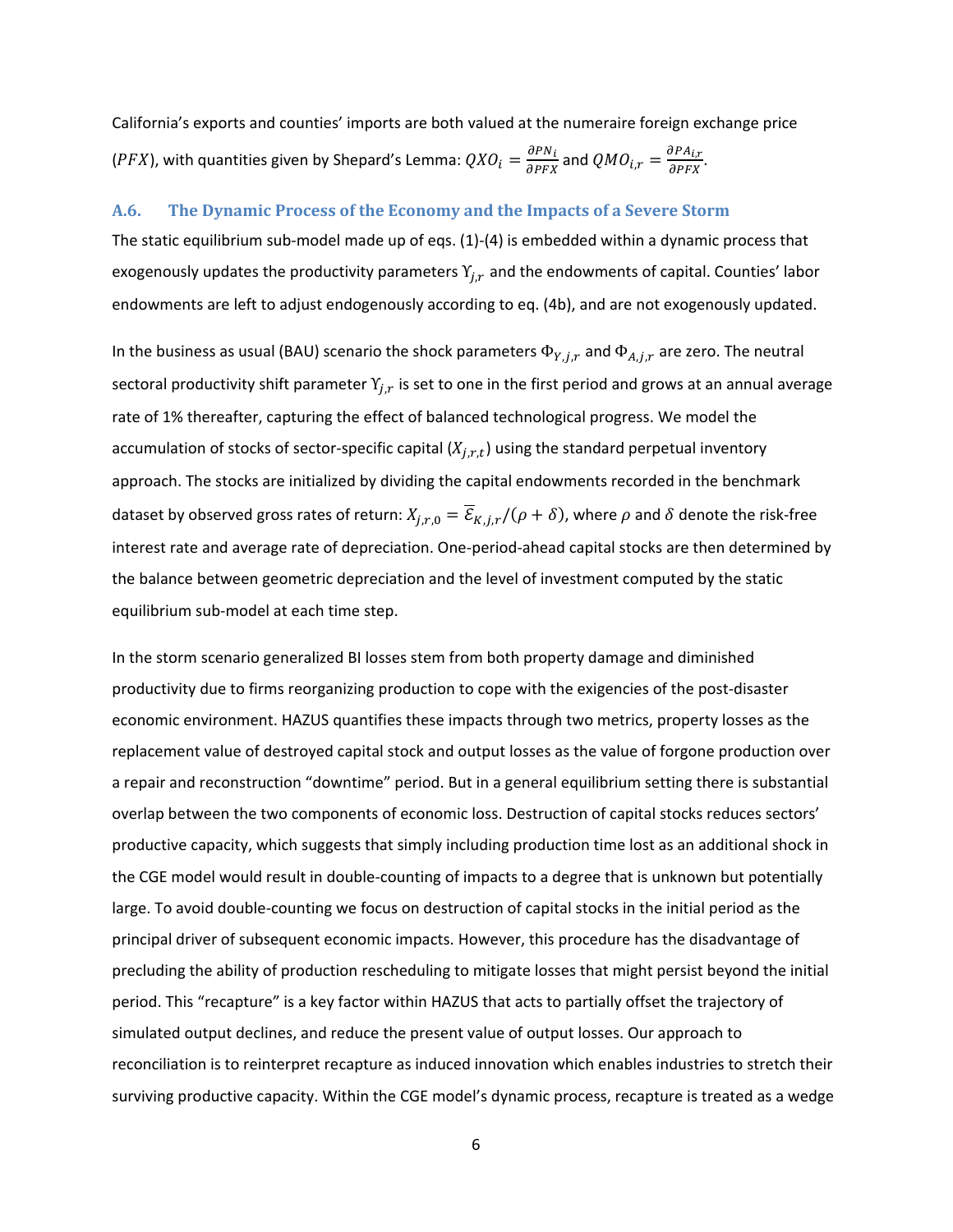that enables the quantity of capital input to the economy (i.e., the flows of economic services from asset stocks) to decline by a smaller amount than the quantities of capital assets themselves. The fact that such an increase in firms' productivity arises only in response to the exigencies of the post-disaster environment, together with the increasing likelihood of their customers canceling orders as production delays mount, suggest that recapture is a fundamentally short-term phenomenon whose beneficial impact diminishes with the passage of time and the resumption of a normal business environment. Our assumption of a linear decay in recapture limits its impact to the first two periods.

A key feature of the capital accumulation process is the incorporation of the property damage associated with a severe storm. We specify destruction of initial sectoral capital stocks in the amount  $XLoss_{ir,t}$  and exogenous trajectories of capital repair and reconstruction by county in the amount  $XRecon_{r,t}$ . These variables are used to adjust the standard perpetual inventory formulation that describes the motion of the economy's capital stocks:

$$
X_{j,r,t+1} = \psi_{j,r} (QI_{r,t} + XRecon_{r,t}) + (1 - \delta) (X_{j,r,t} - XLoss_{j,r,t}),
$$
\n(5a)

where the parameter  $\psi_{i,r}$  indicates the sectors' shares of a county's new investment. The one-shot character of capital stock destruction is given by  $XLoss_{j,r,0} \ge 0$  and  $XLoss_{j,r,t} = 0 \forall t > 0$ .

Turning to capital input, at the beginning of each time-step we use a rate of return formula to translate the capital stocks into endowments of services from sector-specific capital:

$$
\mathcal{E}_{K,j,r,t} = (\rho + \delta)X_{j,r,t}, \, t > 1. \tag{5b}
$$

If  $X_{j,r,t} < X_{j,r,0}$  the capital endowment of the relevant sector-county combination is reduced relative to its benchmark level, in turn reducing productive capacity and output relative to the initial condition of the economy. This idea is captured by the "loss triangle" in the text. Less obviously, if the level of  $X_{i,r,t}$  is reduced below the level it would otherwise attain in a baseline economic scenario without the storm, the resulting capital input endowment and output quantity represent the counterfactual losses associated with the economy being shifted to a lower growth path. We modify eq. (5b) for the special cases of  $t=0$  and  $t=1$ . The former reflects both the adverse impact of the initial destruction of capital stocks and the ability of recapture to mitigate the concomitant reduction in the flow of services from capital:

$$
\mathcal{E}_{K,j,r,0} = (\rho + \delta) \big[ X_{j,r,0} - \big( 1 - Recapture_{j,0} \big) XLoss_{j,r,0} \big],\tag{5c}
$$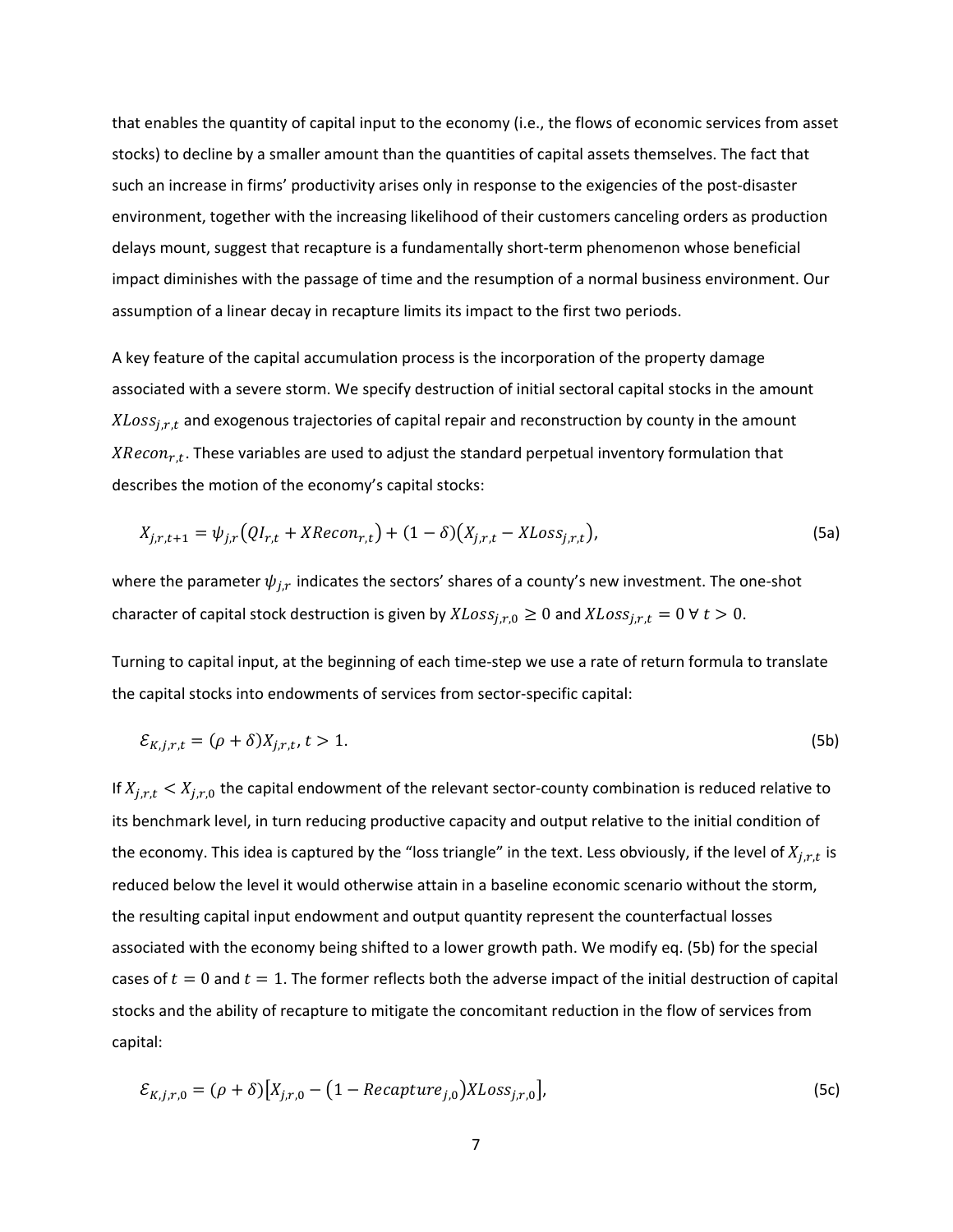where  $Recapture_{j,t}$  denotes exogenous time-varying recapture factors derived from HAZUS (Table A.2). The latter reflects the ability of recapture to ameliorate losses in productive capacity below benchmark levels that persist beyond the initial period:

$$
\mathcal{E}_{K,j,r,1} = (\rho + \delta) \cdot \begin{cases} \left[ X_{j,r,0} - \left( 1 - Recapture_{j,1} \right) (X_{j,r,0} - X_{j,r,1}) \right] & X_{j,r,1} < X_{j,r,0} \\ X_{j,r,1} & \text{otherwise} \end{cases} \tag{5d}
$$

We capture the impact of persistent BI output losses through the device of exogenous adverse productivity shocks applied only in the in the storm scenario. Industries in the model, instead of becoming increasingly productive as in the BAU scenario, are assumed to see productivity stagnate in the first year after the disaster ( $Y_{i,r} = 1$  for  $t = 0, 1$ ), after which technological progress resumes  $(Y_{j,r} > 1 \forall t > 1)$ . Disruptions in utility services ( $i' =$  electric power, water/wastewater and telecommunications) are modeled by imposing reductions in the productivity of the relevant aggregate supply ( $\Phi_{A,i',r} > 0$ ). As discussed in the text, flood and wind damages have little impact on capital stocks in agriculture sectors, but do affect crops in the field and the quality of arable land. The persistent impacts of the storm on these sectors  $(j' =$  annual crops, perennial crops, other agriculture) are captured through the relevant sectoral productivity loss coefficients ( $\Phi_{A,j',r} > 0$ ). Losses associated with the evacuation, relocation and return of firms' employees are not explicitly modeled, but are assumed to be encompassed by the labor market adjustments in eq. (4b).

The mitigating effects of recapture on lifeline disruptions and agricultural losses are modeled as follows. The shocks to the economy are the fractions of each county's baseline supply of utility services ( $\tilde{\Phi}_{A,i',r}$ ) and agricultural output ( $\widetilde{\Phi}_{A,i',r}$ ) accounted for by the damages from the HAZUS and DWR models, respectively. Since recapture of lifeline losses occurs on the demand side, we adjust these shocks downward by a factor that depends on the distribution of demand for utility services across using sectors:

$$
\Phi_{A,i',r,t} = (1 - \sum_{j} \zeta_{j,i',r} \cdot Recapture_{j,t}) \widetilde{\Phi}_{A,i',r}
$$
\n(5e)

where  $\zeta_{j,i',r} = \frac{\partial PZ_{j,r,0}}{\partial P A_{i',r,0}}$  $\sum_{i} \frac{\partial PZ_{j,r,0}}{\partial P}$  $\sqrt{\sum_j \frac{\partial^2 L_{j,r,0}}{\partial P A_{i',r,0}}}$  indicates the benchmark shares of industries' demands shares in total supply. Finally, shocks to agriculture are adjusted downward based on the relevant sectors' own recapture factors:

$$
\Phi_{A,j',r,t} = (1 - Recapture_{j',t})\widetilde{\Phi}_{A,j',r}.
$$
\n(5f)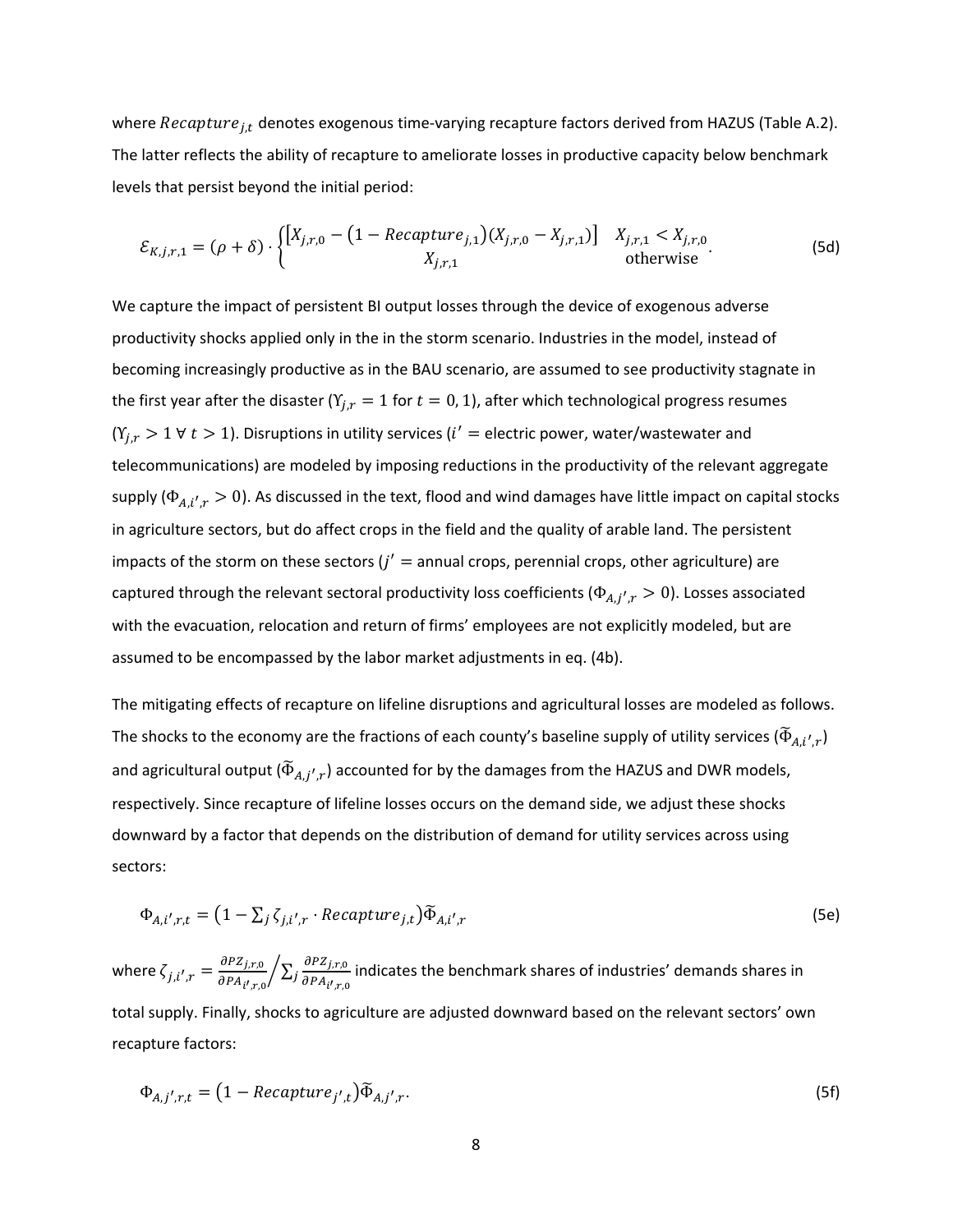#### **A.7. Model Calibration, Formulation and Solution**

The vectors of technical coefficients  $\alpha$ ,  $\beta$  and  $\gamma$  in eqs. (1)-(4) are calibrated using an IMPLAN social accounting matrix for the state of California for the year 2007 (Minnesota IMPLAN Group, 2007) in conjunction with values of the elasticities of substitution, transformation and supply in Table A.3. The model is formulated as a mixed complementarity problem using the MPSGE subsystem for GAMS (Rutherford, 1999; Brooke et al., 1998) and is solved using the PATH solver (Ferris et al., 2000).

#### **References**

- 1. Brooke, A., D. Kendrick, A. Meeraus and R. Raman (1998). GAMS: A User's Guide, Washington DC: GAMS Corp.
- 2. Ferris, M.C., T.S. Munson, and D. Ralph (2000). A Homotopy Method for Mixed Complementarity Problems Based on the PATH Solver, in D.F. Griffiths and G.A. Watson (Eds.), Numerical Analysis 1999, London: Chapman and Hall, 143-167.
- 3. Rutherford, T.F. (1999). Applied General Equilibrium Modeling with MPSGE as a GAMS Subsystem: An Overview of the Modeling Framework and Syntax, Computational Economics 14: 1-46.
- 4. Sue Wing, I. (2009). Computable General Equilibrium Models for the Analysis of Energy and Climate Policies, in J. Evans and L.C. Hunt (eds.), International Handbook On The Economics Of Energy, Cheltenham: Edward Elgar, 332-366.
- 5. Sue Wing, I. (2011). Computable General Equilibrium Models for the Analysis of Economy-Environment Interactions, in A. Batabyal and P. Nijkamp (eds.) Research Tools in Natural Resource and Environmental Economics, Hackensack: World Scientific, 255-305.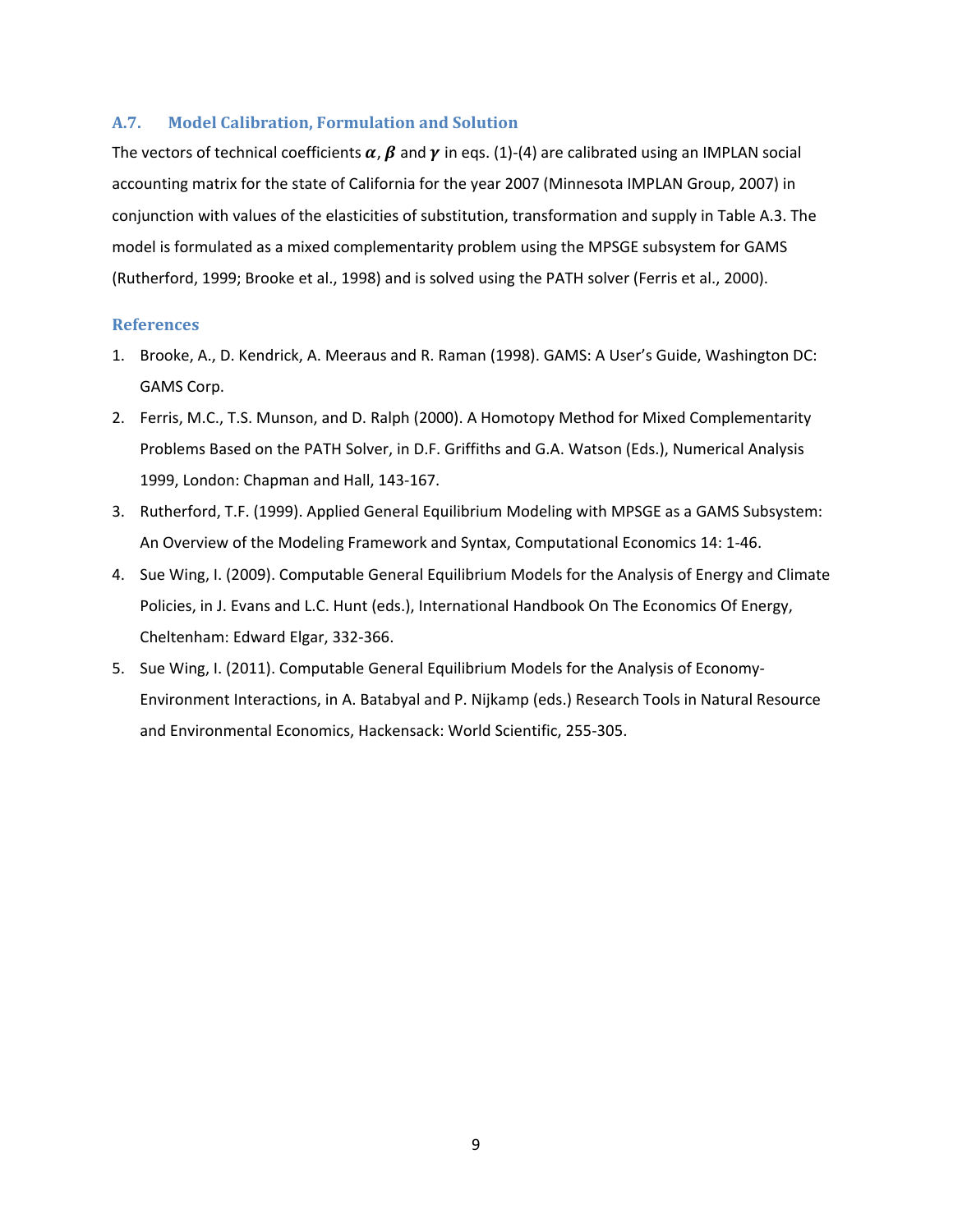| Table A.1. CGE Model Sectors |  |  |  |
|------------------------------|--|--|--|
|------------------------------|--|--|--|

| <b>Sectors</b>                         | <b>NAICS industries</b>     | <b>HAZUS Occupancy Class</b>      |
|----------------------------------------|-----------------------------|-----------------------------------|
| Annual crops                           | 1111-2, 1119                | Agriculture                       |
| Perennial crops                        | 1113-4                      |                                   |
| Other agriculture                      | 112-5                       |                                   |
| Mining, metals & minerals              | 21, 327, 331                | Metals & minerals processing      |
| Electric power                         | 2211                        | Professional & technical services |
| Water & wastewater utilities           | 2213                        | Professional & technical services |
| Construction                           | 23                          | Construction                      |
| Food, drugs & chemicals                | 311, 3121-4, 324-5          | Food, drugs & chemicals           |
| Light industry                         | 3122, 313-6, 321-3, 3346,   | Light industry                    |
|                                        | 335, 337, 339*, 5111        |                                   |
| Heavy industry                         | 332, 333*, 336*             | Heavy industry                    |
| High-tech industry                     | 33329, 33314, 3341-5, 3364, | High-tech industry                |
|                                        | 3391, 51121, 518-9          |                                   |
| Wholesale trade                        | 42                          | Wholesale trade                   |
| Retail trade                           | 44-5, 532                   | Retail trade                      |
| Professional & technical services      | 2212, 48-9, 53*-56,         | Professional & technical services |
| Motion picture & video industries      | 5121                        | Theaters                          |
| Entertainment & recreation             | 5122, 515, 711-3, 722       | Entertainment & recreation        |
| Telecommunications                     | 517                         | Telecommunications                |
| Banking & finance                      | $521 - 5$                   | Banking & finance                 |
| Real estate                            | 531, 721, 814               | Housing                           |
| Schools & libraries                    | 6111, 6114-7                | Schools & libraries               |
| Colleges & universities                | 6112-3                      | Colleges & universities           |
| Medical services n.e.c.                | 621                         | Medical offices & clinics         |
| Hospitals                              | 622                         | Hospitals                         |
| <b>Nursing homes</b>                   | 623                         | <b>Nursing homes</b>              |
| Personal & repair services             | 6241, 6244, 811*-2          | Personal & repair services        |
| Parking services                       | 8111                        | Parking services                  |
| Religious & nonprofit activities       | 813                         | Church & membership orgs.         |
| Government industry                    | 491                         | General services                  |
| Community food, housing & relief svcs. | 6242-3                      | Institutional dormitories         |

\* Part of sector